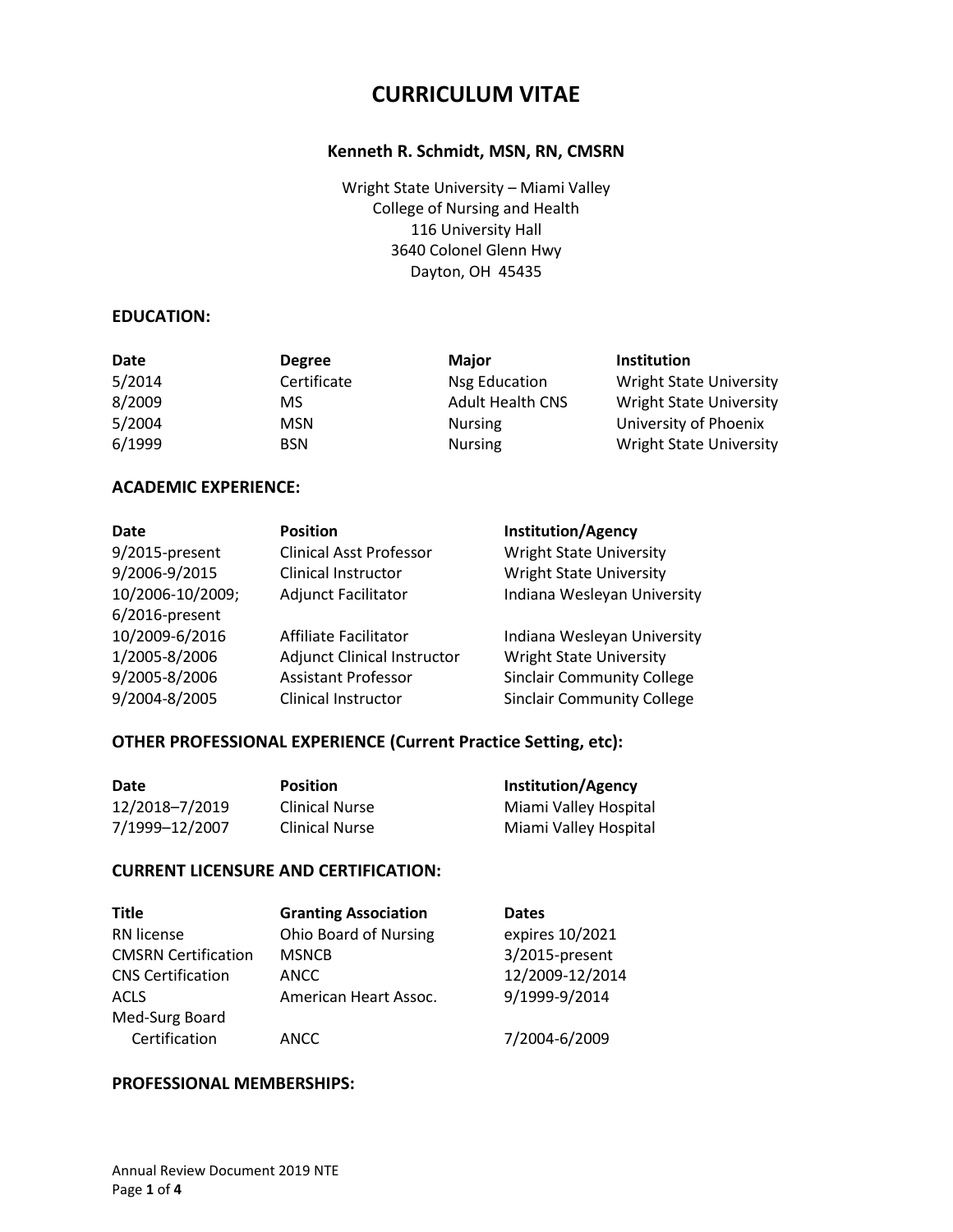| Status / Role | <b>Dates</b>      |
|---------------|-------------------|
|               |                   |
| Member        | $6/2001$ -present |
| Member        | 6/2004-present    |
| Member        | 5/2009-5/2012     |
|               |                   |

#### **PROFESSIONAL AWARDS AND HONORS:**

| Date                              | <b>Title of Award</b>                                                                      | <b>Granting Association</b>         |
|-----------------------------------|--------------------------------------------------------------------------------------------|-------------------------------------|
| 11/2019                           | November Spotlight Award                                                                   | <b>Wright State University NRHH</b> |
| 4/2016                            | Nominated for Faculty<br><b>Excellence Teaching Award</b>                                  | <b>Wright State University CoNH</b> |
| 5/2015                            | <b>Winner of Traditional</b><br>Undergraduate Clinical Teaching<br><b>Excellence Award</b> | <b>Wright State University CoNH</b> |
| 5/2010                            | Nominated for Undergraduate<br><b>Classroom Teaching</b><br><b>Excellence Award</b>        | <b>Wright State University CoNH</b> |
| 5/2007; 6/2008;<br>6/2009; 5/2010 | Nominated for Traditional<br>Undergraduate Clinical Teaching<br><b>Excellence Award</b>    | <b>Wright State University CoNH</b> |
| 5/2001; 5/2002;<br>5/2003; 5/2004 | <b>MVH Nurse Recognition</b><br>Award for Leadership                                       | Miami Valley Hospital               |
| 9/2003                            | MVH Leadership Award<br>For "Patients First"                                               | Miami Valley Hospital               |

# **SCHOLARSHIP:**

*(Use APA format; cite most recent first):*

#### **Articles**

Schmidt, K. (2010). Personal reflection. In *You'll know you're a nurse when…* Indianapolis, IN: Sigma Theta Tau.

Schmidt, K. (2005, June). Impact of HIPAA [Electronic version]. *Online Journal of Nursing Informatics, 9*(2). Available a[t http://eaa-knowledge.com/ojni/ni/9\\_2/schmidt.htm](http://eaa-knowledge.com/ojni/ni/9_2/schmidt.htm)

#### **Presentations**

#### *Round Table / Panel*

Member of online interactive panel for "Admitted Student Night" on 4/15/20 at WSU.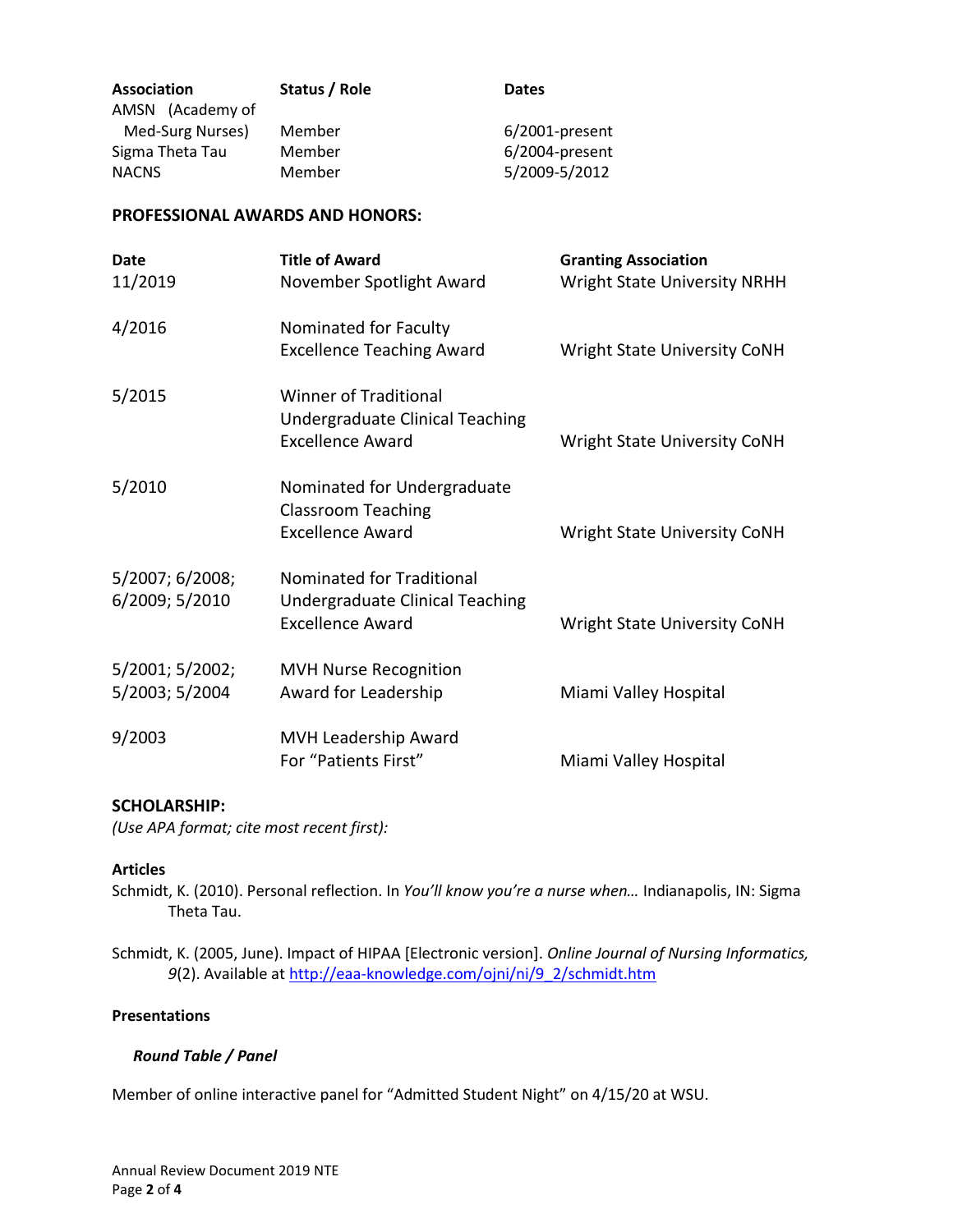Participated in WSU Medical School panel discussion on 4/4/07 regarding "Physician-Nurse Collaboration." Donna Curry and Cindra Holland were also present.

# **SERVICE AND ACADEMIC OUTREACH:**

#### **Academic Service**

#### *Guest Lecturer*

Presented lecture "Skin Integrity & Wound Care" to NUR2400 students on 2/3/17, 5/13/16 & 2/5/16.

Presented lecture "Wounds & Wound Management" to NUR218 students on 6/13/13, Spring 2013 (via Tegrity), 6/25/12, 4/30/12, 10/24/11, 4/20/11, 10/11/10, 4/28/10, 10/26/09 & 4/22/09.

Presented lecture "Men in Nursing and Career Opportunities in Nursing" to UVC101 students on 10/17/11, 11/1/10, 10/12/09, 10/20/08 & 9/17/07.

#### *Preceptor*

Preceptor for Kendra Butcher (NUR7355 Nursing Education graduate student), during Spring 2020.

Identified as the faculty mentor (by Dean Pat Martin) for Liz Pulley when she was hired in Fall 2011.

#### *Scholarly Projects / Independent Studies*

- Faculty advisor for Amanda Landers (senior undergrad student) NUR4990 (Final Honors Project) in Fall 2015: "Consequences & Residual Effects of Traumatic Brain Injuries in US Combat Veterans"
- Faculty advisor for Yasmin Ali (senior undergrad student) NUR415 (Writing Intensive independent study) in Summer 2009.

#### **Professional and Community Service**

| <b>Organization / Association</b>                                                | Role / Service                                                                                         | <b>Dates</b>      |
|----------------------------------------------------------------------------------|--------------------------------------------------------------------------------------------------------|-------------------|
|                                                                                  |                                                                                                        |                   |
| Christian Life Center (CLC) Medical Team                                         | Participate in screenings & health<br>fairs; on call for emergencies<br>during certain services/events | Fall 2010-present |
| Sigma Theta Tau - Zeta Phi chapter (previous<br>member of Omicron Delta chapter) | <b>Chapter Member</b>                                                                                  | 5/2004-present    |
| Sigma Theta Tau - Zeta Phi chapter                                               | <b>Faculty Counselor</b>                                                                               | 6/2014-8/2016     |
| WSU MiN (Men in Nursing)                                                         | <b>Faculty Advisor</b>                                                                                 | Spring 2007       |

#### **Wright State University Committee Membership**